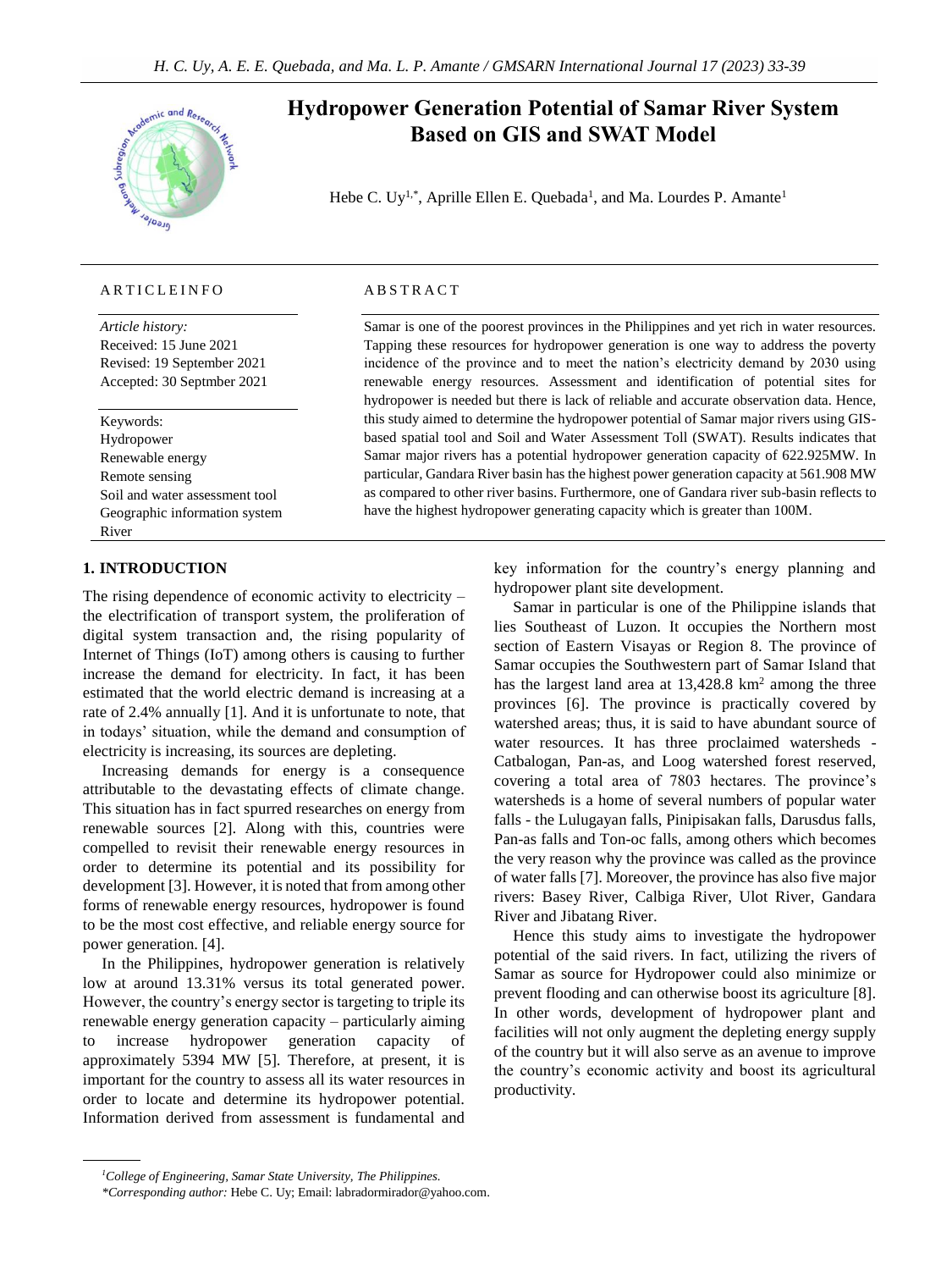However, critical to the establishment of hydropower plant and facilities is the identification of potential site for hydropower development vis-à-vis power site power generation capacity. Thus, this mechanism requires a necessary observation and analysis of parameters attributed to hydropower generation. Unfortunately, Samar Rivers has no existing or limited information which make it difficult to assess its hydropower potential. Thus, this study explores the use of GIS and SWAT Model in in the determination of its hydropower potential.

In general, the study aims to assess the theoretical run-ofriver hydropower potential of the five major river systems in Samar using Geographic Information System (GIS) and Soil and Water Assessment Tool (SWAT) Modelling. Specifically, the study intends to determine the specific potential site for hydropower plant development.

#### **2. LITERATURE REVIEW**

Hydropower is a power that is being derived from the force of energy of the moving water and is categorized as renewable energy source. It is usually an outcome of water moving from higher to lower elevations [8]. It considered as one of the most important renewable energy sources in the generation of electricity. Electric generation from hydropower is due to the kinetic energy of flowing water that drives the turbines that is responsible in generating the electricity [9-10].

Note that hydropower plant electric generation is dependent and directly proportional to the product of water flow with that of the net available hydraulic head [11-15]. The actual output of energy at a dam is determined by the volume of water released (discharge) and the vertical distance the water falls (head) [16]. Hence, water falling at a given distance will produce a certain amount of energy. More head or faster flowing water means more power.

Hydropower potential is traditionally calculated with reference to historical data of discharge. However, there is a very limited tools that can be used in estimating the stream flow of the ungauged river, just for and in the case of Samar Rivers where data are unavailable. In fact, discharge estimation of a specific hydropower site poses uncertainties – in terms of accuracy and reliability when traditional method is used. It is because assessment based on location specific does not cover the entire potential basin. On the hand, assessment based on observed data from a large number of gauging stations is not cost-effective.

However, with the proliferation of computer-assisted computational and simulation tools today, estimation and modelling become straightforward. Having a very high accuracy and reliability results, this tool addresses the issues and constraints presented previously. Some of this computational and modelling tools include but not limited to GIS, Remote Sensing (RS) Devices, and Hydrological Modelling Software among others. GIS is a computer-based maps processing and simulation analysis tool used for capturing, storing, checking, and displaying data related to positions on Earth's surface. GIS is dependent to RS devices that collects and interprets information about the environment and the surface of the earth from a distance,

As such, GIS becomes a popular computational and simulation tool used for hydrologic modelling. Thus, it is unarguable that this can be used also in modelling and estimating hydropower potential of rivers and its sub-basins. Specific research along on this are already presented includes reservoirs designs and models for irrigation and its effects on hydropower production [17]. Along with this, hydrological and hydropower modelling and reservoir operation on catchment scale based on GIS was likewise undertaken. In particular, the study of [18] deals on the assessment of hydropower potential of the rivers on the island of Saint Lucia utilizing only available satellite and local rainfall data. The study, successfully modelled the hydropower potential of the river based on a hydrological model with reference to regional climate conditions.

Note that GIS coupled with RS, can be used also in locating and selecting hydropower sites. In particular, the study of [19] uses GIS in locating and assessing the hydropower potential of Hornád river basins for possible small hydropower site development. Similar studies are likewise undertaken by [20-22].

On the other hand, SWAT model is used in the analysis of large watershed as influenced by land management practice on water, sediments, and agricultural yields. The model is particularly useful in modelling long period of time and for semi-distributed hydrological model [23]. If SWAT model is used, watersheds are divided into multiple subwatersheds. Sub-watersheds are further divided into Hydrologic Response Units (HRUs). HRUs consist information such as homogenous land use, management, topographical, and soil characteristics [24]. With SWAT Model, the runoff is predicted from each sub-basin, then it is being routed to the basin in order to determine the total runoff of the basin itself. This particular model was used by in various studies that deals on sediment and agricultural chemical runoff, hydropower potential determination, etc. [25-29].

In particular, SWAT hydrological model have been used also on estimating the river discharge. In fact, the study of [30], SWAT model was utilized in estimating the river discharge of Kopili River basin in India, and use the said simulated discharge in the assessment of the basins' hydropower potential. Furthermore, SWAT hydrological model was also used to estimate the stream flow of small hydropower scheme in an ungauged mountainous watershed in the Western Ghat, India. Also, it is being used to map suitable sites for Run of River hydropower plants in Wyra basin of Krishna River, Telanga, India. [31].

SWAT Model was also use in identifying and classifying the theoretical hydropower potential sites in Misamis Occidental, a province located in the region of Northern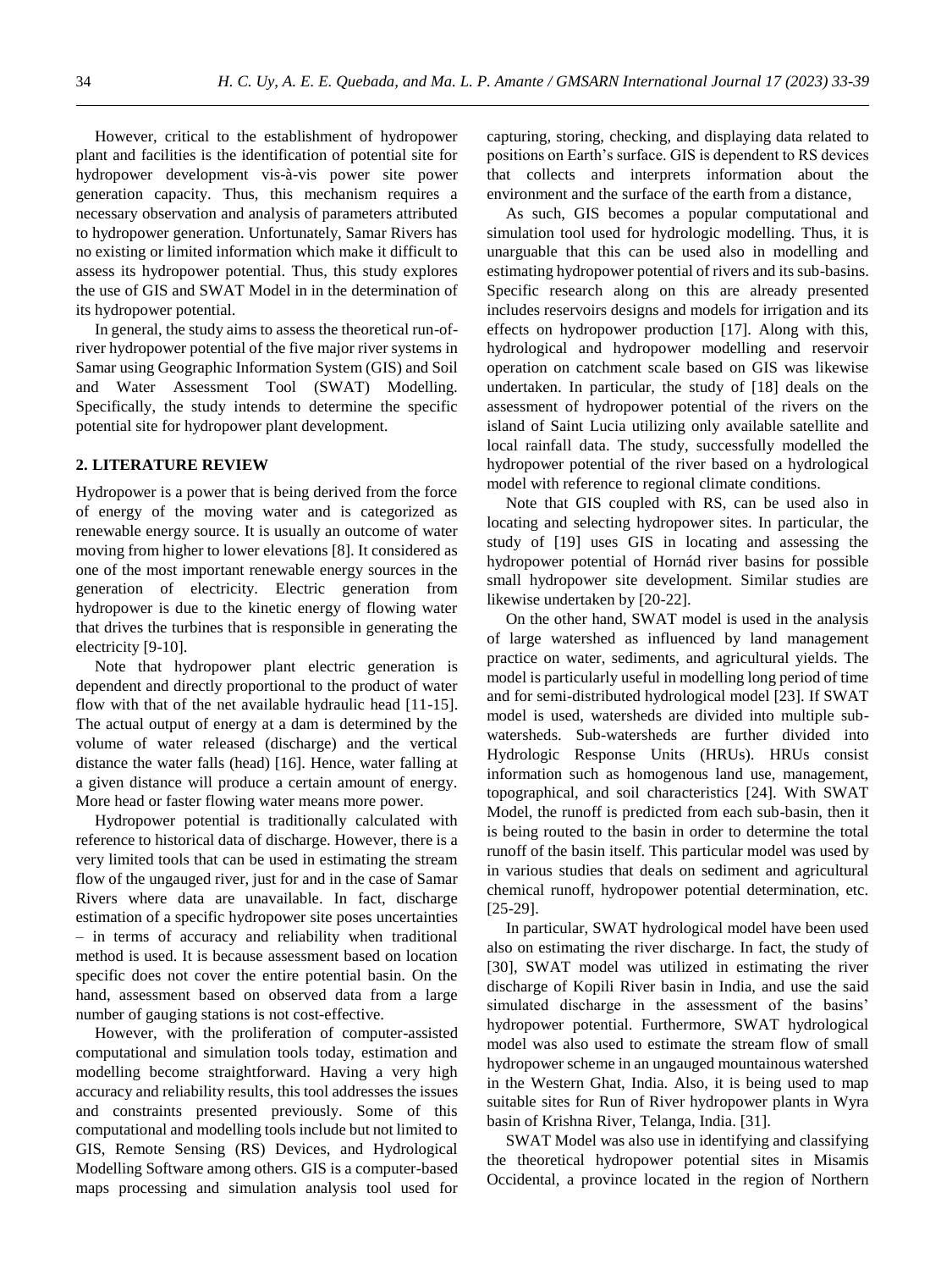Mindanao in the Philippines. Likewise, the same study was made by [32] in estimation and assessment of hydropower potential in Western Visayas region of the Philippines. Also, similar study was made by [33] in obtaining the gross naturally occurring theoretical hydrokinetic potential of some selected rivers in the Lower Nigeria River Basin in North Central Nigeria.

## **3. METHODOLOGY**

The study covers the Samar five major rivers as follows: (1) Basey River, located in the Municipality of Basey; (2) Calbiga River in the Municipality of Calbiga; (3) Gandara River which covers the Municipality of St. Margarita, Gandara, and San Jorge; (4) Jibatang River located in Calbayog City; and (5) Ulot River which covers the Municipalities of Paranas and Can-avid. Figure 1 shows the specific site location of the said river.

Primarily, GIS software was used in the processing, simulation and analysis of data [34]. With this, four major GIS data were used as indicated in Table 1. The 30-meter elevation data, used as elevation reference map; the Land Use and Cover Raster Map as the Base Map; the Soil Data Map as the soil characteristic/ classification map; and the Daily Weather Map as basis for Hydrological Map Analysis.



**Fig. 1. The Samar Five Major River System.**

In particular, the SWAT model setup with Digital Elevation Model (DEM) was utilized in delineating the watershed. A point network shape file was then used in defining the water outlet – the process results to the division of given watershed into a number of sub-basins in reference to the specified threshold value of the catchment area. Figure 2 depicts the Samar watersheds and their extent of flow. A Hydrologic Responses Unit (HRU) analysis was then utilized to the further divide the sub-basin into areas of similar land use, soil, and slope in order to determine the different study sites attributes. Land use and Soil Map was used an input in HRU analysis. HRU generated data are further simulated using the weather data in determining the accumulated flow to sub-basins. The hydraulic head was calculated from segment length and slope-based software defined parameters and simplicity of computation.

**Table 1. Data Types and Sources**

|   | Data Type                                                                                                  | Source                                                                                         |  |
|---|------------------------------------------------------------------------------------------------------------|------------------------------------------------------------------------------------------------|--|
| 1 | Advanced<br>Spaceborne<br>Thermal Emission<br>and Reflection<br>Radiometer<br>(ASTER) - GDEM<br>Raster 30m | <b>ASTER Global Digital Elevation</b><br>Model (METI and NASA, 2011)                           |  |
|   | Land Use/Land<br>Cover Raster                                                                              | Global land Cover 2000<br>(European Commission, 2015)                                          |  |
| 3 | Soil Data (Raster)                                                                                         | Food and Agriculture<br>Organization (FAO) Digital Soils<br>Map of the World (UN FAO,<br>2007) |  |
|   | Daily Weather<br>Data (Text)                                                                               | Global Weather Data for SWAT                                                                   |  |

Moreover, the annual mean discharge and hydraulic head were used in the computation of theoretical hydropower potential. The theoretical hydropower potential was calculated using the equation indicated below.

$$
P_{th} = \gamma \times Q \times \Delta H \tag{1}
$$

where, P is the theoretical power in Watts,  $\gamma$  is the specific weight of water (9807 N/m<sup>3</sup>),  $Q$  is the volumetric flow rate in cubic meters per second, and  $\Delta H$  is the hydraulic head in meters. If there are numbers of sub-basins in a given basin, the total power of the basin can be calculated by summing the potential of all sub-basins. The computations were done using MS Excel spreadsheets. Once the theoretical power was obtained, the river with the highest potential was identified.

Specifically, the determination of hydropower generation potential of Samar River System was based on the defined workflow indicated in figure 3. The process involves Elevation Modelling where QGIS and QSWAT was tilized. Then the watersheds were analyzed where the land use and soil map was used as inputs data. Furthermore, Hydrological Response Unit (HRUs) was considered where the weather data was used. Derived models from the said process was used as basis in the computation of hydraulic parameters values and the theoretical hydropower potential.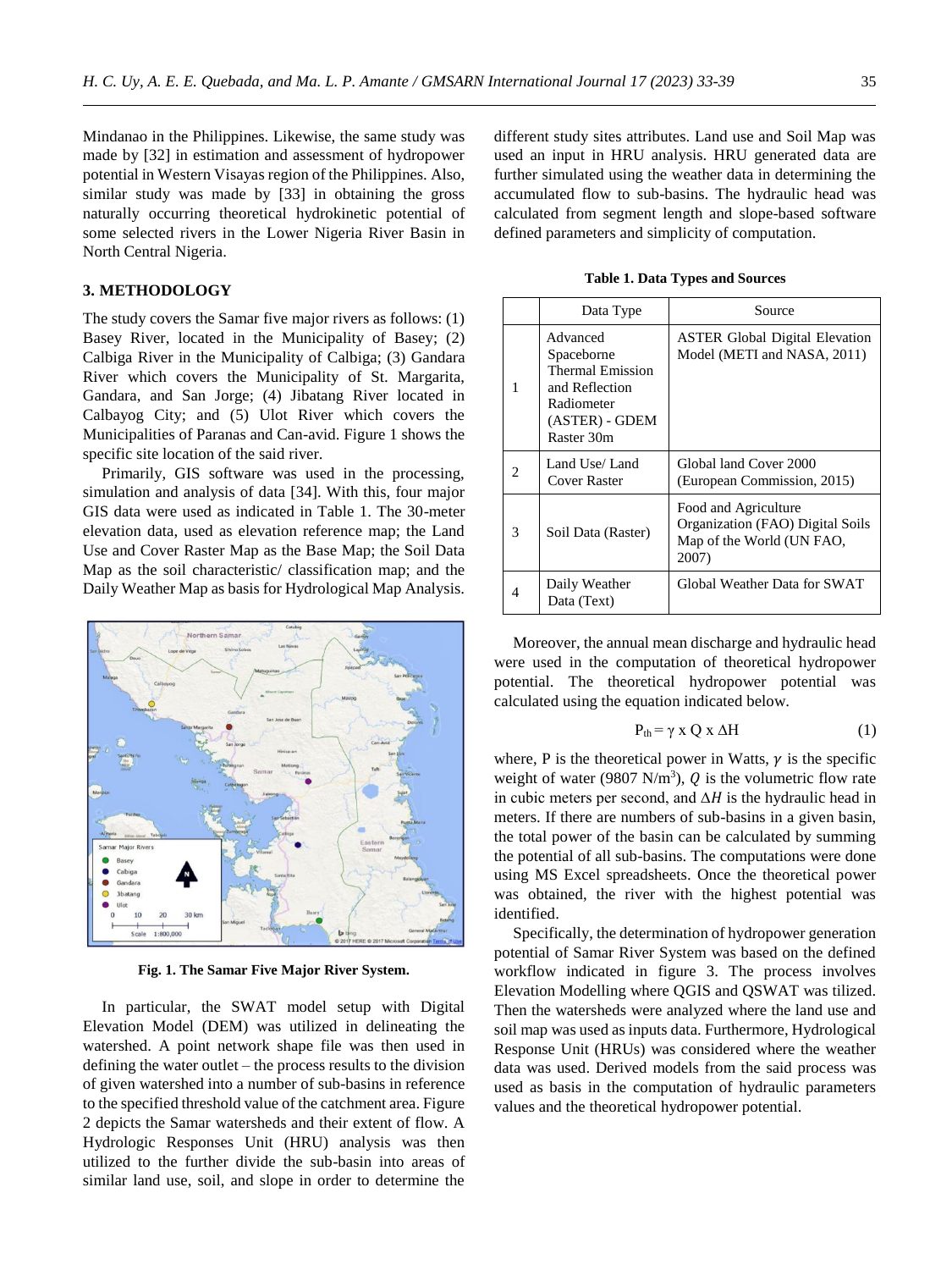



**Fig. 3. Hydropower Potential Determination Workflow.**



**Fig. 4. The rivers sub-basins and maximum flowrate**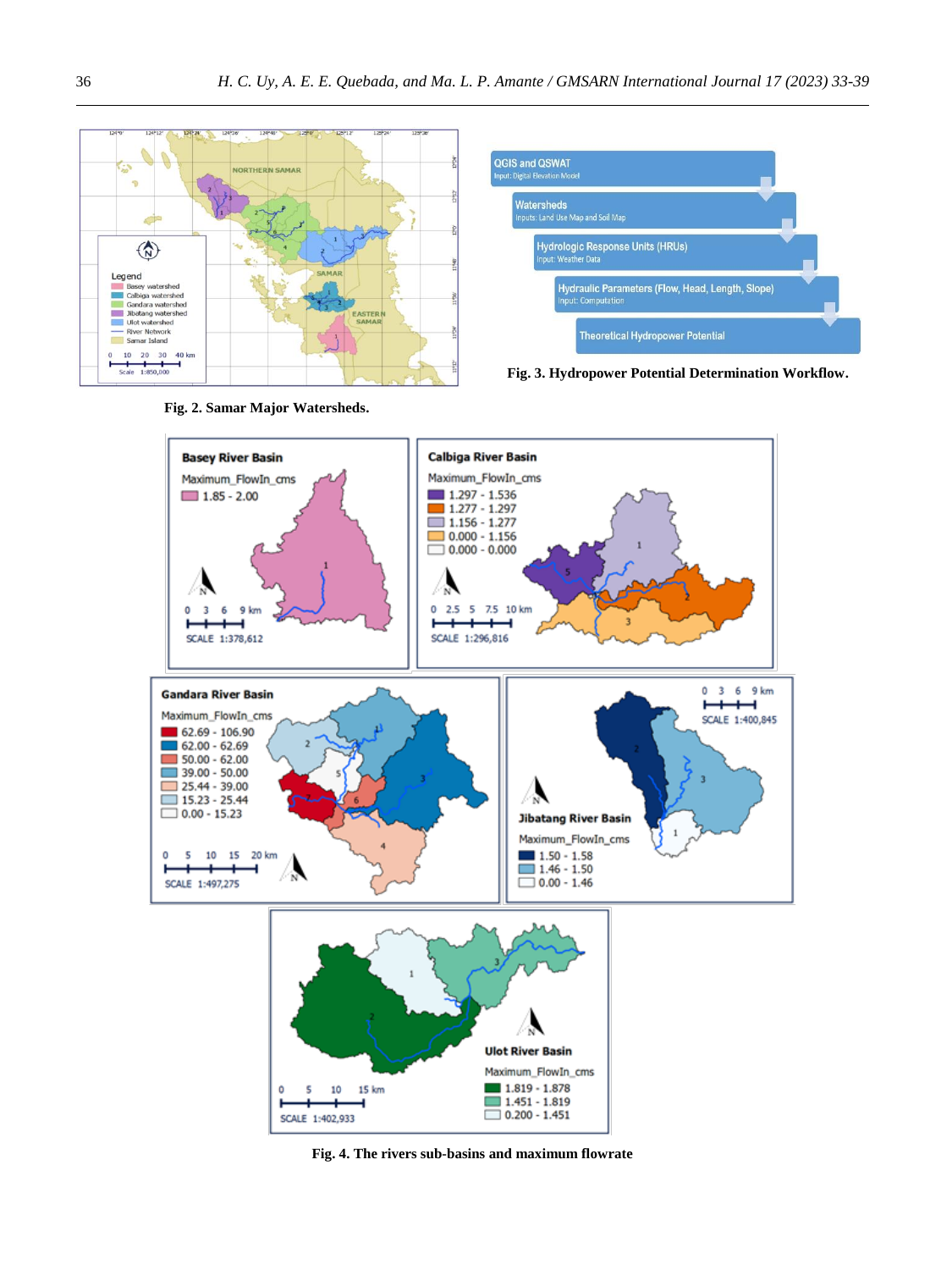## **4. RESULTS AND DISCUSSIONS**

## *4.1 River and Sub-basin, Flowrate and Discharge*

Flowrate is essential parameter in determining the hydropower. As such the different maximum flowrate of the different rivers covered by the study has been determined relative to its different sub-basins. Based on the different geographic attributes and parameters of the different river sites location, the maximum sub-basins and flowrate has been determined.

Figure 4 shows the different sub-basins and maximum flowrate of the different major river of Samar. Gandara river basin has the most number of sub-basins and registered to have the maximum flowrate between  $62 - 106.90$  m<sup>3</sup>/s. While the Calbiga River basin has the lowest maximum flowrate between  $1.297 - 1.536$  m<sup>3</sup>/s. On the other hand Basey River basin is the only river basin having a single subbasin though it is the second to Gandara river basin in terms of flowrate estimated to be between  $1.85 - 2.00$  m $3/s$ .

Moreover, the total annual average discharge of the said major rivers across it watershed is computed and the said results was reflected on figure 5. Figure 5 indicates that the Gandara river has the highest average annual discharge at 1,851.203.  $\text{m}^3\text{/s}$ , while Basey river registered to have the lowest average annual discharge at  $14.599 \text{ m}^3/\text{s}$ . On the other-hand, the average annual discharge along sub-basins of each said identified rivers is reflected in figure 6. Figure 6 indicates that Gandara river sub-basins reflects to have the highest average annual discharge between  $50 \text{ m}^3/\text{s} - 610$ m<sup>3</sup>/s as compared to other sub-basins of other major rivers under study.

#### *4.2 Rivers Hydraulic Parameters*

Theoretical hydropower potential of the rivers is determined based on different hydraulic parameters. Table 2 shows the different hydraulic parameters of the five major rivers of Samar. As indicated in table 2, Ulot River is the longest river stretching a total length of 33,937.1 into one of its subbasins. It is being followed by Gandara River having a total length of 31,291.5 meters. While Calbiga registered to be the shortest having a length of 16,585.6 meters

In terms of elevation, Calbiga river sub-basin 2 has the highest elevation at 211.96 meters, while Gandara River sub-basins 4 and 6 does not shows any changes in elevation including that of Jibatang river sub-basin 2.

Moreover, Calbiga river sub-basin 2 registered to have the highest slope also at 0.01278. Note that hydropower computation is dependent also on the elevation, slope and length river.

#### *4.3 Theoretical Hydropower Potential*

The theoretical hydropower potential was calculated based in annual average flow. Figure 6 shows the hydropower potential of Samar and its location. Three (3) sub-basins of Calbiga river can generate between 1-25 MW hydropower,

while one of its sub-basin can generate between 100KW – 1MW hydropower. Three sub-basins of Gandara river can generate between 25-100MW hydropower, One sub-basin can generate greater than 100MW, and one sub-basin can generate between 100KW – 1MW hydropower. Three subbasin of Ulot river can generate between 1-25MW and one sub-basin can generate less between 1KW-1MW. Two of Jibatang river sub-basin can generate between 1-25MW and 100KW-1MW hydropower. While Basey River can generate between 1-25MW hydropower.



**Fig. 5. Average Annual Discharge of Five Rivers.**



**Fig. 6. Average Annual Discharge of Rivers Sub-basins.**

**Table 3. Computed Hydropower Potentials**

|                | <b>River</b><br><b>Basin</b>                  | <b>Catchment</b><br>Area $(km2)$ | <b>Considered</b><br><b>River</b><br>Length<br>(km) | Computed<br><b>Theortical</b><br><b>Hydropowere</b><br>Potential (MW) |
|----------------|-----------------------------------------------|----------------------------------|-----------------------------------------------------|-----------------------------------------------------------------------|
| $\mathbf{1}$   | Basey                                         | 322.74                           | 17.015                                              | 1.996                                                                 |
| 2              | Calbiga                                       | 313.41                           | 44.225                                              | 42.186                                                                |
| 3              | Gandara                                       | 1,127.09                         | 91.552                                              | 561.908                                                               |
| $\overline{4}$ | Jibatang                                      | 446.54                           | 26.426                                              | 2.002                                                                 |
| 5              | <b>Ulot</b>                                   | 784.22                           | 75.171                                              | 14.833                                                                |
|                | <b>Total Theoritical Hydropower Potential</b> | 622.925                          |                                                     |                                                                       |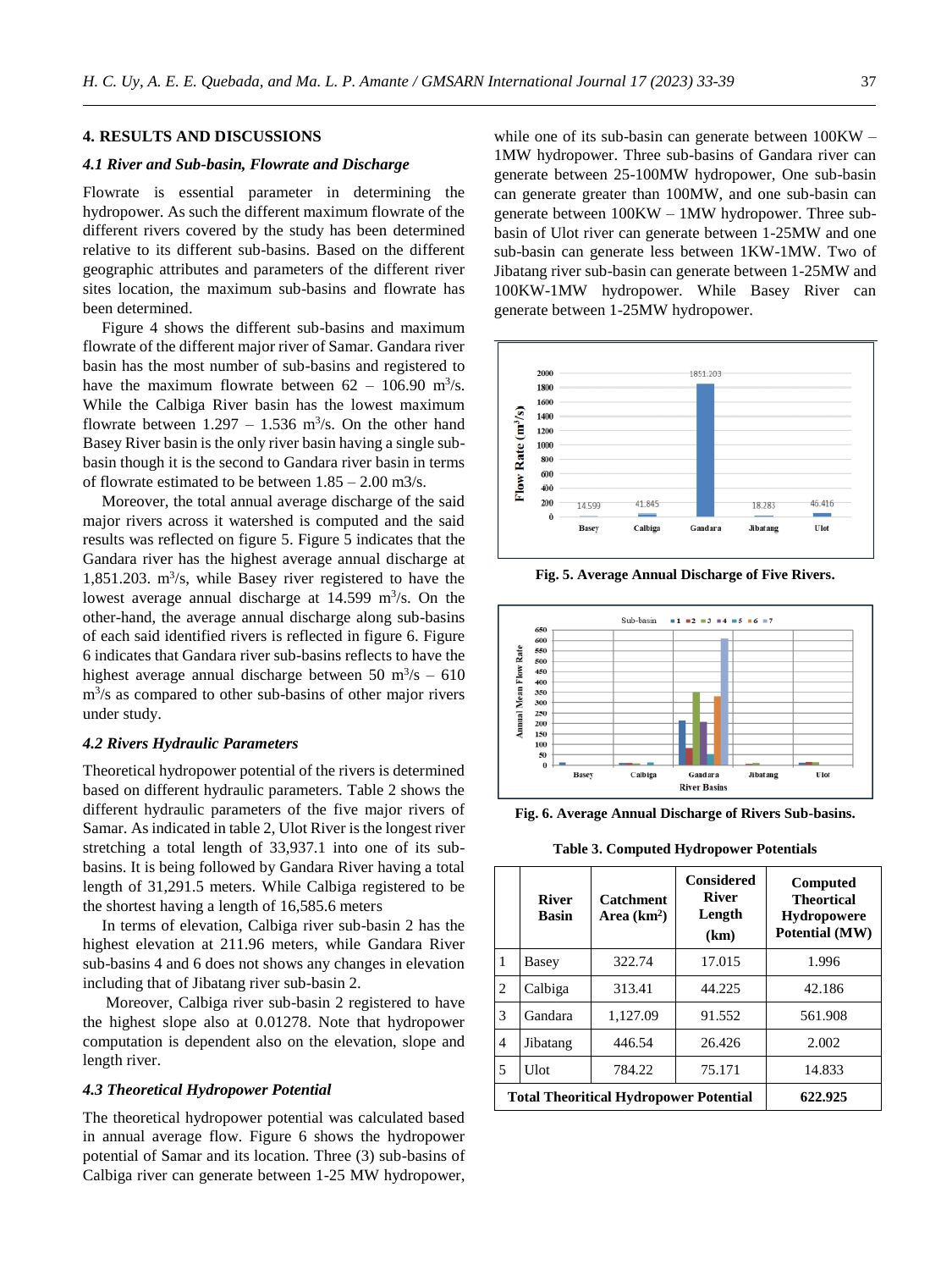

**Fig. 7. The Hydropower Potential Site Location.**

# **5. CONCLUSIONS**

The following are the summary of the simulation results: Gandara River has the greatest number of river sub-basins, while Basey River has no sub-basins. Gandara River also registered to have the highest flowrate between 62 – 106.90 m<sup>3</sup>/s while Calbiga River has the least flowrate at 1.297 – 1.536 m<sup>3</sup> /s. Also, Gandara River has the highest average annual discharge  $1,851.203 \text{m}^3/\text{s}$  while Basey river has the lowest average annual discharge at 14.599m<sup>3</sup>/s.

Furthermore, Ulot River is the longest river with a length of 33,937.1 meters while Calbiga River has the shortest with the length of 16,585.6 meters. In addition, Calbiga River sub-basin 2 has the highest elevation at 211.96 meters.

The estimated total theoretical Run-of-River (ROR) hydropower potential of the five major rivers in Samar is 622.925 Mega Watts (MW). The Gandara sub-basin 7 has the greatest river discharge of  $608.989 \text{ m}^3\text{/s}$  followed by its sub-basin 3 with discharge of  $352.963$  m<sup>3</sup>/, while Jibatang sub-basin 1 has the least river discharge of  $2.707 \text{ m}^3/\text{s}$ . Calbiga subbasin 2 has the highest hydraulic head followed by Gandara sub-basin 3 while Gandara sub-basin 5 has the lowest. The Gandara river basin has the highest hydropower potential of 561.908 MW.

Anchored to the results of the study, it is therefore recommended that Gandara River should be tapped for hydropower generation considering its hydropower potential. Likewise, Calbiga River can also be considered by the local government unit as possible source of power.

# **ACKNOWLEDGMENT**

The research team acknowledges that Samar State University, particularly the Center for Engineering, Science and Technology, Innovation (CESTI) and the College of Engineering for the support extended which is instrumental for the realizations of this research. Acknowledgments.

| <b>River</b> | Sub<br><b>Basins</b> | Length   | Slope          | ΔH             |
|--------------|----------------------|----------|----------------|----------------|
|              |                      | (m)      | (m/m)          | (m)            |
| <b>Basey</b> | 1                    | 17,015.2 | 0.00082        | 13.95          |
|              | 1                    | 9216     | 0.01128        | 103.96         |
| Calbiga      | 2                    | 16,585.6 | 0.01278        | 211.96         |
|              | 3                    | 6,314.6  | 0.00174        | 10.99          |
|              | $\overline{4}$       | 12,109.1 | 0.00702        | 85.01          |
|              | 1                    | 13,618.2 | 0.00176        | 23.97          |
|              | $\overline{2}$       | 14,397.1 | 0.00243        | 34.98          |
|              | 3                    | 31,291.5 | 0.00412        | 128.92         |
| Gandara      | 4                    | 10,712.2 | $\theta$       | $\theta$       |
|              | 5                    | 16,848.8 | 0.00012        | 2.02           |
|              | 6                    | 3,674.5  | $\theta$       | $\theta$       |
|              | 7                    | 15,366.8 | 0.00039        | 5.99           |
|              | $\mathbf{1}$         | 7,327.8  | 0.00191        | 14.0           |
| Jibatang     | 2                    | 9,892.1  | $\overline{0}$ | $\overline{0}$ |
|              | 3                    | 19,098.3 | 0.00094        | 17.95          |
|              | 1                    | 6.984.8  | 0.00100        | 6.98           |
| Ulot         | 2                    | 33,937.1 | 0.00083        | 28.17          |
|              | 3                    | 3,4249   | 0.00169        | 28.17          |

## **REFERENCES**

- [1] Birol, F. (2004) Power to the People: The World Outlook for Electricity Investment.
- [2] Tarife, R.P., Tahud, A.P., Gulben, E.J.G., Raschid, H.A., Macalisan, C.P., Ignacio, MT.T. (2017) 'Application of geographic information system (gis) in hydropower resource assessment: a case study in Misamis Occidental, Phillipines', Interntional Journal of Environmental Science and Development, 8(7), pp. 507–511.
- [3] Bailey, T., Bass, R. (2009) 'Hydroelectric feasibility study: an assessment of the feasibility of generating electric power using urban storm water in Oregon City'. Oregon Institute of Technology.
- [4] Renewable Energy Technologies: Cost Analysis Series (2012).
- [5] Philippine Power Statistics (2013).
- [6] Philippine Yearbook (2013). 3rd Edition, National Statistics **Office**
- [7] Eastern Visayas Development Plan 2011-2016 (2011).
- [8] Edenhofer, O., Pich-Madruga, R., Sokon, Y., Seyboth, K., Matschoss, K., Kadner, S., Zwickel, T., Eickmeier, P., Hansen, G., Schlomer, S., von Stechow, C. (2011) IPCC Special Report on Renewable Energy ources and Climate Change Mitigation. Cambridge, UK: Cambridge University Press.
- [9] Kusre, B.C., Baruah, D.C., Bordoloi, P.K. and Patra, S.C.

**Table 2. Hydraulics Parameters of Five Major Rivers in the Samar Province**